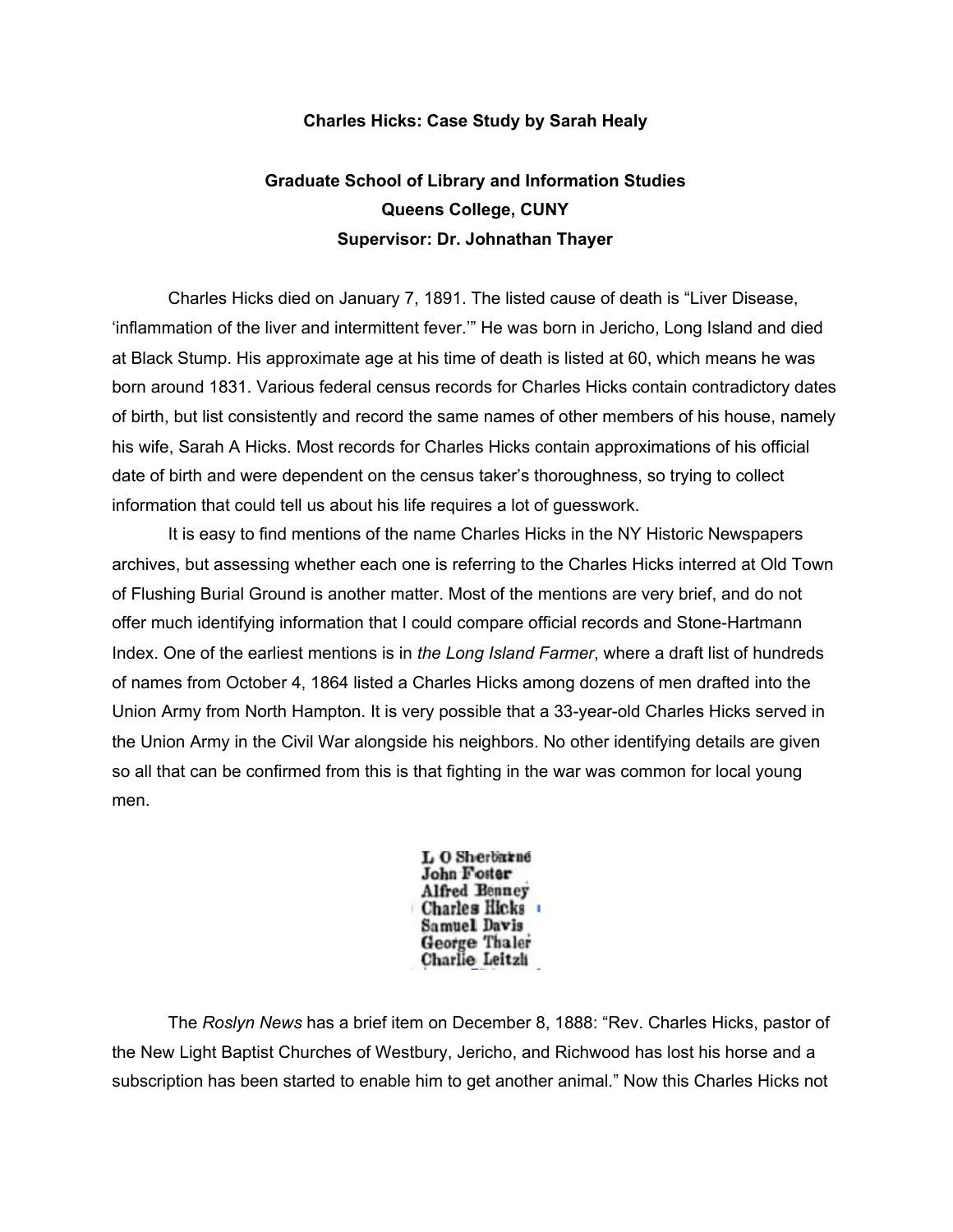only was a community leader in Jericho, where the Charles Hicks of the Stone-Hartmann Index was born, but he was also able to own a horse and had a community to rely on during times of hardship. This news item does not mention Rev Charles Hick's race or age, which would help confirm whether this was the same Charles Hicks found in the Stone-Hartmann Index;but it is very possible that a Charles Hicks who was born in Jericho, returned from army service and joined religious ministry. However this is hard to prove with archival fragments. Other news items in the *Roslyn News* and the *Long Island Farmer* provide details about the life of possibly one man named Charles Hicks, or, men who lived in the same place and at the same time as him. Both can help us construct the world inhabited by the Charles Hicks buried at the site.

--Rev. Charles Hicks, pastor of the New Light Baptlet churches of Westbury, Jericho and Richwood, has lost his horse and a subscription has been started to en able him to get another animal.

The *Roslyn News* mentions a Rev. Charles Hicks again in a item from the town of Westbury: "The colored rebpublican club met in the basement of the Baptist church, Westbury, on Wednesday evening and organized with the following officers: William Cobb, president; Thomas A Cartman, vice president; Townsend Levi, secretary; Oliver T. Coulter, corresponding secretary; Rev. Charles Hicks, treasurer." This tells us again, how involved Rev. Charles Hicks was in his community as an officer of a Black political organization. This also confirms that he is the same race as the Charles Hicks in the Stone-Hartmann Index, and while this does not definitively confirm that it is the same person, it does open a window into the political and community organizing Black men were pursuing in the area where Charles Hicks was living. It is important to remain realistic about how much fragments of archival information can tell us about one person's life. With that in mind these fragments become an opportunity to piece together the world they inhabited.